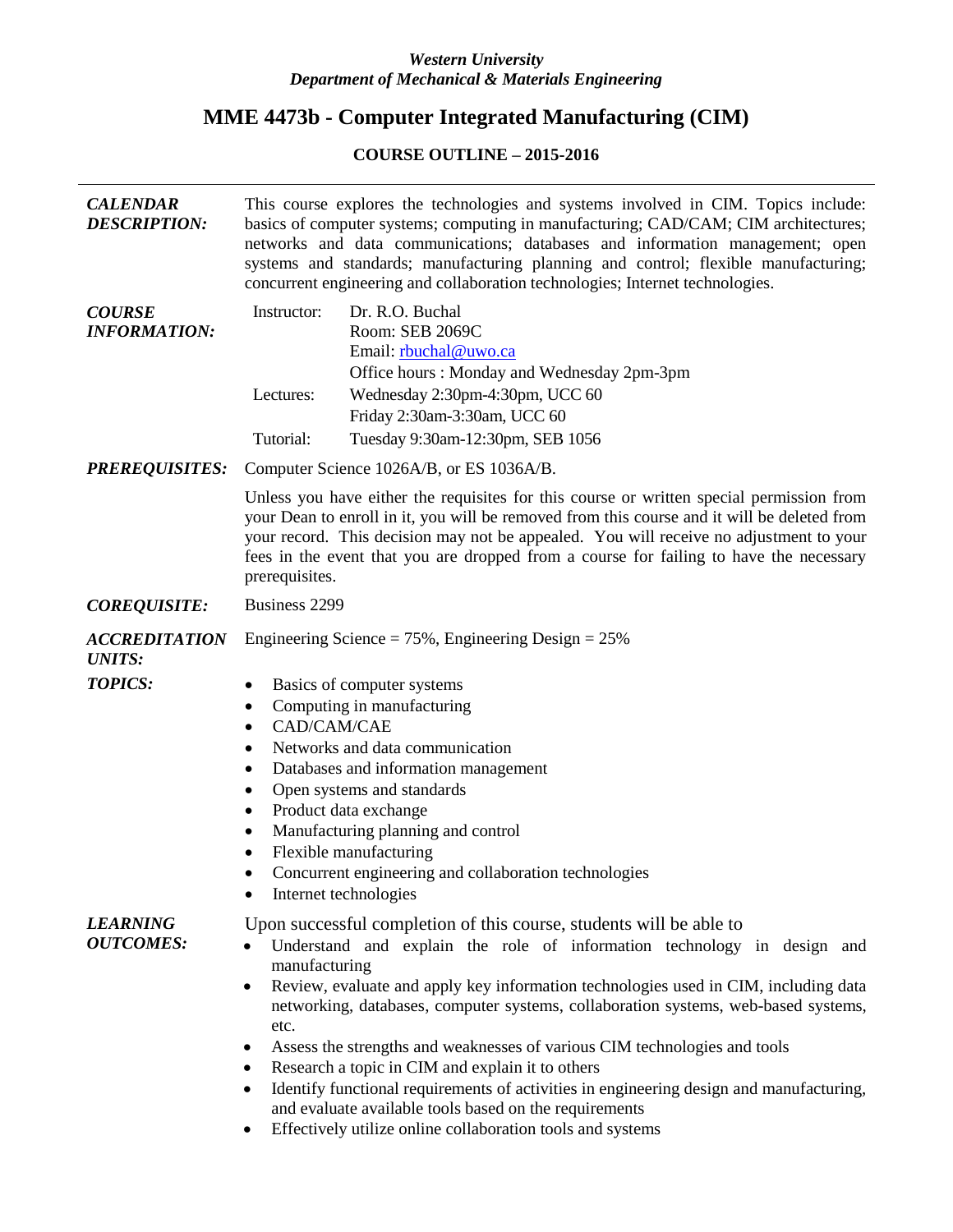| <b>CONTACT</b><br><b>HOURS:</b> | 3 lecture hours, 1.5 tutorial hours, half course.                                                                                                                                                                                                                                                                                                                                                                                  |           |                 |  |  |  |
|---------------------------------|------------------------------------------------------------------------------------------------------------------------------------------------------------------------------------------------------------------------------------------------------------------------------------------------------------------------------------------------------------------------------------------------------------------------------------|-----------|-----------------|--|--|--|
| <b>TEXT:</b>                    | N/A                                                                                                                                                                                                                                                                                                                                                                                                                                |           |                 |  |  |  |
| <b>REFERENCES:</b>              | Lecture notes and other references will be available on OWL. Selected reference texts will<br>be available in the library on reserve.                                                                                                                                                                                                                                                                                              |           |                 |  |  |  |
| <b>WEBSITE:</b>                 | <b>OWL</b>                                                                                                                                                                                                                                                                                                                                                                                                                         |           |                 |  |  |  |
| <b>COMPUTING:</b>               | Use of e-mail and internet. Survey, evaluation and use of a range of CIM software will be<br>required.                                                                                                                                                                                                                                                                                                                             |           |                 |  |  |  |
| <b>EVALUATION:</b>              | The final course mark will be determined as shown below. The due dates are tentative and<br>may be revised.                                                                                                                                                                                                                                                                                                                        |           |                 |  |  |  |
|                                 | <b>Deliverable</b>                                                                                                                                                                                                                                                                                                                                                                                                                 | Weight    | <b>Due Date</b> |  |  |  |
|                                 | Draft learning module (individual)                                                                                                                                                                                                                                                                                                                                                                                                 | Pass/fail | January 25      |  |  |  |
|                                 | Peer review of draft learning module                                                                                                                                                                                                                                                                                                                                                                                               | 10%       | February 1      |  |  |  |
|                                 | Learning module (individual)                                                                                                                                                                                                                                                                                                                                                                                                       | 30%       | February 22     |  |  |  |
|                                 | Peer review of learning module                                                                                                                                                                                                                                                                                                                                                                                                     | 10%       | February 29     |  |  |  |
|                                 | Preliminary technology evaluation (group)                                                                                                                                                                                                                                                                                                                                                                                          | Pass/fail | March 14        |  |  |  |
|                                 | of preliminary<br>technology<br>Peer<br>review<br>evaluation                                                                                                                                                                                                                                                                                                                                                                       | 10%       | March 21        |  |  |  |
|                                 | Final technology evaluation (group)                                                                                                                                                                                                                                                                                                                                                                                                | 30%       | March 28        |  |  |  |
|                                 | Peer evaluation of final technology evaluation                                                                                                                                                                                                                                                                                                                                                                                     | 10%       | April 4         |  |  |  |
| <b>ENGLISH:</b>                 | In accordance with Senate and Faculty Policy, students may be penalized up to 10% of the<br>marks on all assignments, tests and examinations for improper use of English.<br>Additionally, poorly written work, with the exception of final examinations, may be<br>returned without grading. If resubmission of the work is permitted, it may be graded with<br>marks deducted for poor English and/or late submission.           |           |                 |  |  |  |
| <b>ATTENDANCE:</b>              | Any student who, in the opinion of the instructor, is absent too frequently from class or<br>laboratory periods in any course, will be reported to the Dean (after due warning has been<br>given). On the recommendation of the Department concerned, and with the permission of<br>the Dean, the student will be debarred from taking the regular examination in the course.                                                      |           |                 |  |  |  |
| <b>CHEATING:</b>                | University policy states that cheating, including plagiarism is a scholastic offense. The<br>commission of a scholastic offence is attended by academic penalties which might include<br>expulsion from the program. If you are caught cheating, there will be no second warning.<br>(see Scholastic Offence Policy in the Western Academic Calendar)                                                                              |           |                 |  |  |  |
| <b>NOTE:</b>                    | Students who have failed an Engineering course (ie.<50%) must repeat all components of<br>the course. No special permissions will be granted enabling a student to retain laboratory,<br>assignment or test marks from previous years. Previously completed assignments and<br>laboratories cannot be resubmitted for grading by the student in subsequent years.<br>The above topics and outline are subject to change as needed. |           |                 |  |  |  |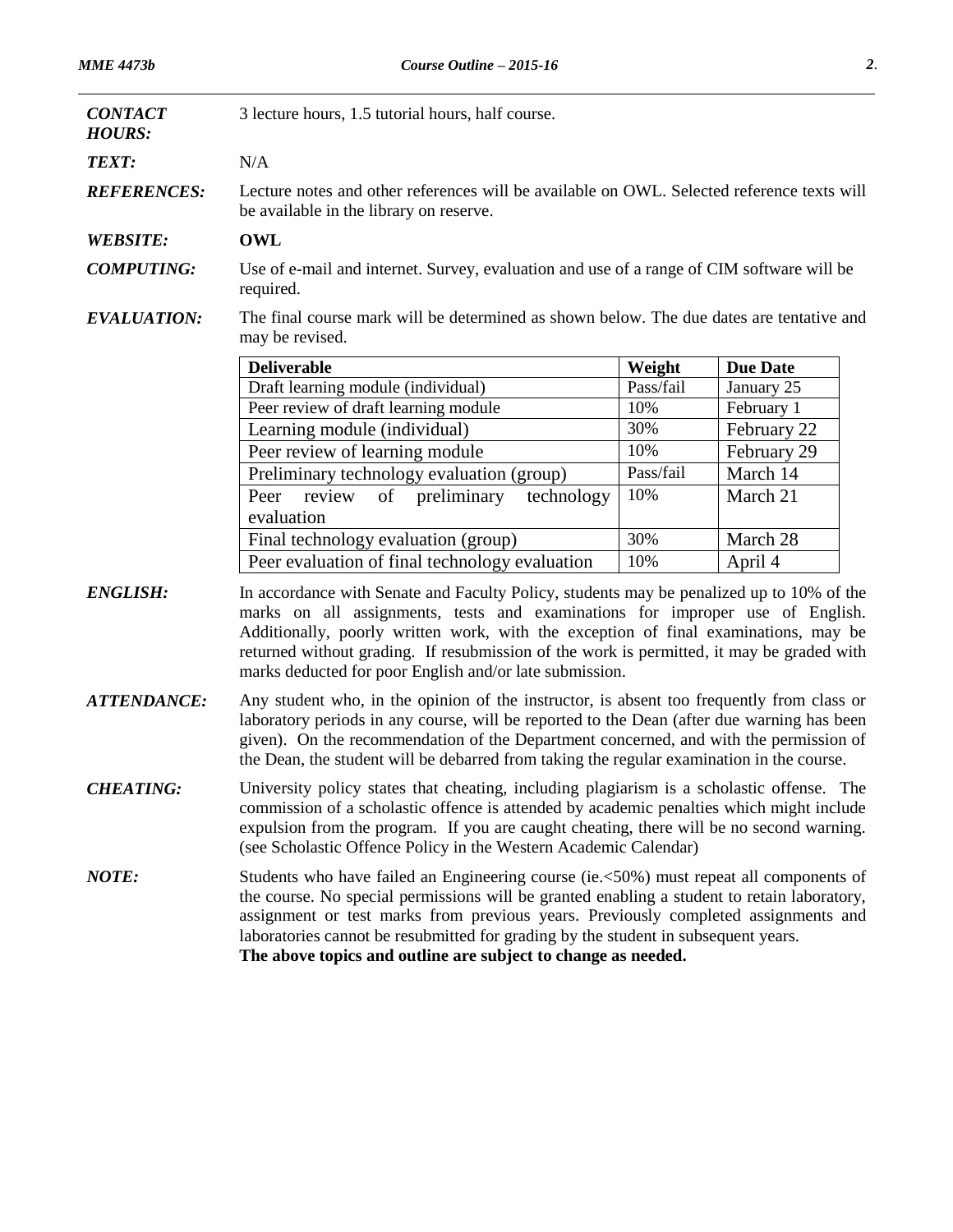

# *INSTRUCTIONS FOR STUDENTS UNABLE TO WRITE TESTS OR EXAMINATIONS OR SUBMIT ASSIGNMENTS AS SCHEDULED*

IF, ON MEDICAL OR COMPASSIONATE GROUNDS, YOU ARE UNABLE TO WRITE TERM TESTS OR FINAL EXAMINATIONS OR COMPLETE COURSE WORK BY THE DUE DATE, YOU SHOULD FOLLOW THE INSTRUCTIONS LISTED BELOW. YOU SHOULD UNDERSTAND THAT ACADEMIC ACCOMMODATION WILL NOT BE GRANTED AUTOMATICALLY ON REQUEST. YOU MUST DEMONSTRATE TO YOUR DEPARTMENT (OR THE UNDERGRADUATE SERVICES OFFICE) THAT THERE ARE COMPELLING MEDICAL OR COMPASSIONATE GROUNDS THAT CAN BE DOCUMENTED BEFORE ACADEMIC ACCOMMODATION WILL BE CONSIDERED. DIFFERENT REGULATIONS APPLY TO TERM TESTS, FINAL EXAMINATIONS AND LATE ASSIGNMENTS. READ THE INSTRUCTIONS CAREFULLY. (SEE THE 2015 UWO ACADEMIC CALENDAR).

## **A.** *GENERAL REGULATIONS & PROCEDURES*

- 1. All first year students will report to the Undergraduate Services Office, SEB 2097, for all instances.
- 2. If you are an upper year student and you are missing a test/assignment/lab or exam that is worth MORE THAN 10% of your final grade, you will report to the Undergraduate Services Office, SEB 2097. Otherwise, you will report to your department office to request accommodation.
- 3. Check the course outline to see if the instructor has a policy for missed tests, examinations, late assignments or attendance.
- 4. Documentation must be provided as soon as possible. If no one is available in your Department office or the Undergraduate Services Office, leave a message clearly stating your name & student number and reason for your call. The department telephone numbers are given at the end of these instructions.
- 5. If you decide to write a test or an examination you should be prepared to accept the mark you earn. Rewriting tests or examinations or having the value of a test or examination reweighted on a retroactive basis is not permitted.

# **B.** *TERM TESTS*

- 1. If you are in first year and you are unable to write a term test, contact the Undergraduate Services Office, SEB 2097 PRIOR to the scheduled date of the test.
- 2. If you are an upper year student and you are unable to write a term test, inform your instructor PRIOR to the scheduled date of the test. If the instructor is not available, leave a message for him/her at the department office. If the test is worth MORE THAN 10% of your final grade you will report to the Undergraduate Services Office, SEB 2097 to request accommodation. Otherwise, you will report to your department office to request accommodation.
- 3. Be prepared to provide supporting documentation to the Department Chair and/or the Undergraduate Services Office (see next page for information on documentation).
- 4. Discuss with the instructor if and when the test can be rescheduled. **N.B.** The approval of the Chair or the Undergraduate Services Office is required when rescheduling term tests.

## **C.** *FINAL EXAMINATIONS*

- 1. If you are unable to write a final examination, contact the Undergraduate Services Office PRIOR TO THE SCHEDULED EXAMINATION TIME to request permission to write a Special Final Examination. If no one is available in the Undergraduate Services Office, leave a message clearly stating your name & student number.
- 2. Be prepared to provide the Undergraduate Services Office with supporting documentation (see next page for information on documentation) the next day, or as soon as possible (in cases where students are hospitalized). The following circumstances are not considered grounds for missing a final examination or requesting special examinations: common cold, sleeping in, misreading timetable and travel arrangements.
- 3. In order to receive permission to write a special examination, you must obtain the approval of the Chair of the Department **and** the Associate Dean and in order to apply you must sign a "Recommendation for a Special Examination Form" available in the Undergraduate Services Office. The Undergraduate Services Office will then notify the course instructor(s) and reschedule the examination on your behalf.

#### *N.B.* **It is the student's responsibility to check the date, time and location of the special examination.**

#### **D.** *LATE ASSIGNMENTS*

- 1. Advise the instructor if you are having problems completing the assignment on time (**prior** to the due date of the assignment).
- 2. Be prepared to provide documentation if requested by the instructor (see reverse side for information on documentation).
- 3. If you are granted an extension, establish a due date. The approval of the Chair of your Department (or the Associate Dean if you are in first year) is not required if assignments will be completed prior to the last day of classes.
- 4. i) Extensions beyond the end of classes must have the consent of the instructor, the department Chair and the Associate Dean. Documentation is mandatory.
	- ii) A Recommendation of Incomplete Form must be filled out indicating the work to be completed and the date by which it is due. This form must be signed by the student, the instructor, the department Chair and the Associate Dean.